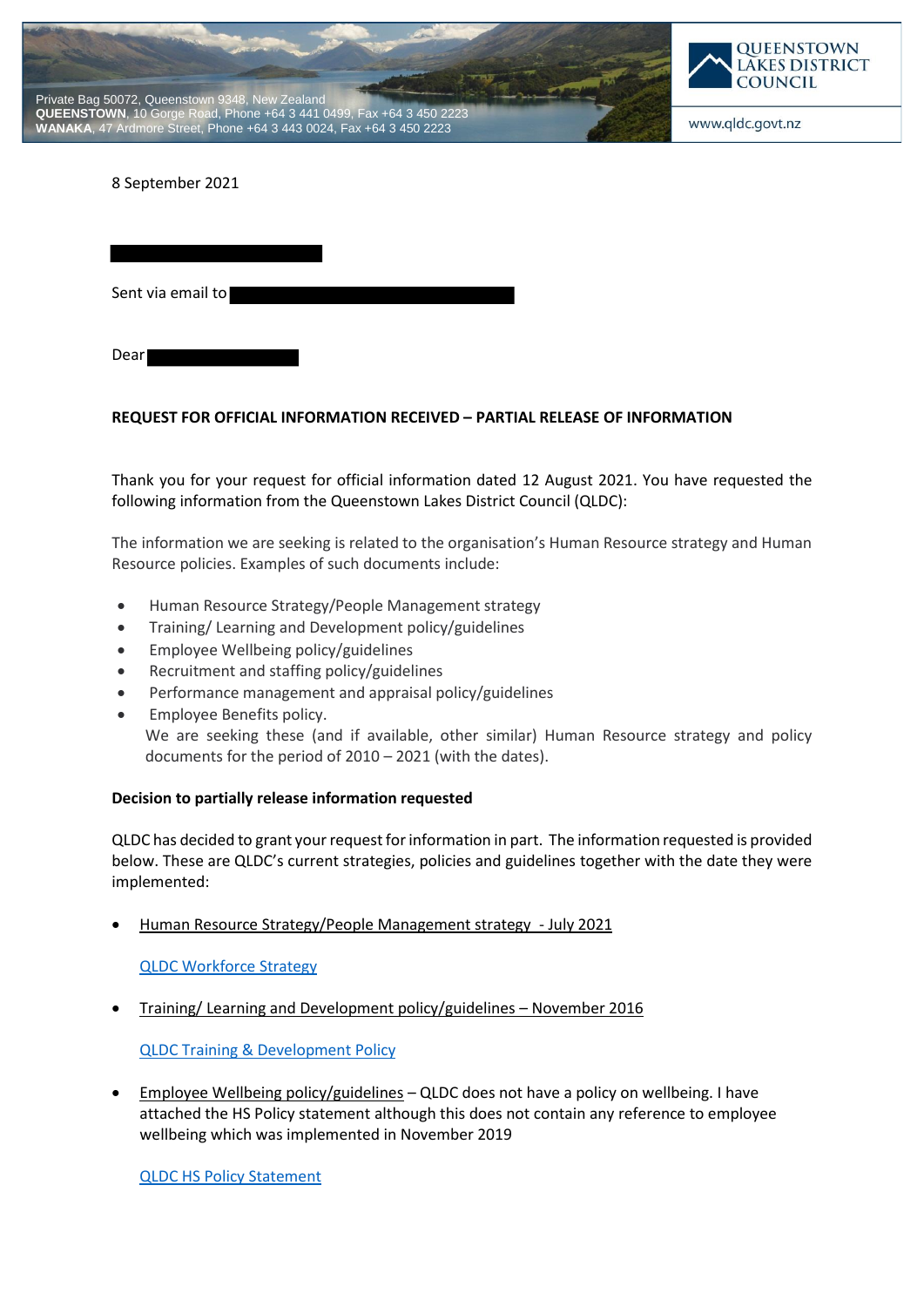Recruitment and staffing policy/guidelines – October 2016

# QLDC Recruitment Policy

 Performance management and appraisal policy/guidelines – QLDC does not have a Performance Management policy but I have attached the QLDC Performance Agreement, Performance Review and Training & Development Plan templates which were created in May 2021

QLDC Performance Agreement doc

QLDC Performance Review doc

QLDC Training & Development Plan

 Employee Benefits policy – QLDC does not have an Employee Benefits Policy but I have attached an overview of the benefits we have previously offered – April 2019

# QLDC Employee Benefits

We trust the above information satisfactorily answers the relevant components of your request.

# **Decision to withhold remaining information requested**

# *Substantial collation – previous iterations of Human Resources documents dating to 2010*

We have decided to withhold information relating to previous iterations dating back to 2010 of the Human Resources documents under Section 17(f) of the Local Government Official Information and Meetings Act 1987 (LGOIMA). Section 17(f) of the LGOIMA provides that information requests may be refused if the information requested cannot be made available without substantial collation or research. In this case, QLDC does not retain electronic copies of previous iterations of policies. They are deleted on the basis that it is not good practice to have them available and accessible once replaced. Manual searches of old records and files would be necessary to try to locate such outdated documents. I am advised that this would involve a considerable amount of work and time.

QLDC's staff are presently working under increased pressure due to the COVID situation and in an environment that is constantly changing as a result of the current lockdown which has seen staff required to work from home. Whilst we have very recently moved from Level 4 to Level 3 restrictions all staff other than essential services remain working from home, including the HR team.

We have considered whether charging or extending the timeframe until COVID restrictions are lifted allowing staff to return to work for responding to your request would help, as required by section 17(A) of the LGOIMA. However, we believe conducting a more limited search and providing you with the current on-line policies covering the information you have requested is the sensible approach.

I raised this issue with you by email on the  $1<sup>st</sup>$  September 2021 and you accepted the issues caused by the current circumstances and kindly agreed to refine the request to cover only the existing policies, guidelines and strategies. These have been provided in the above attachments.